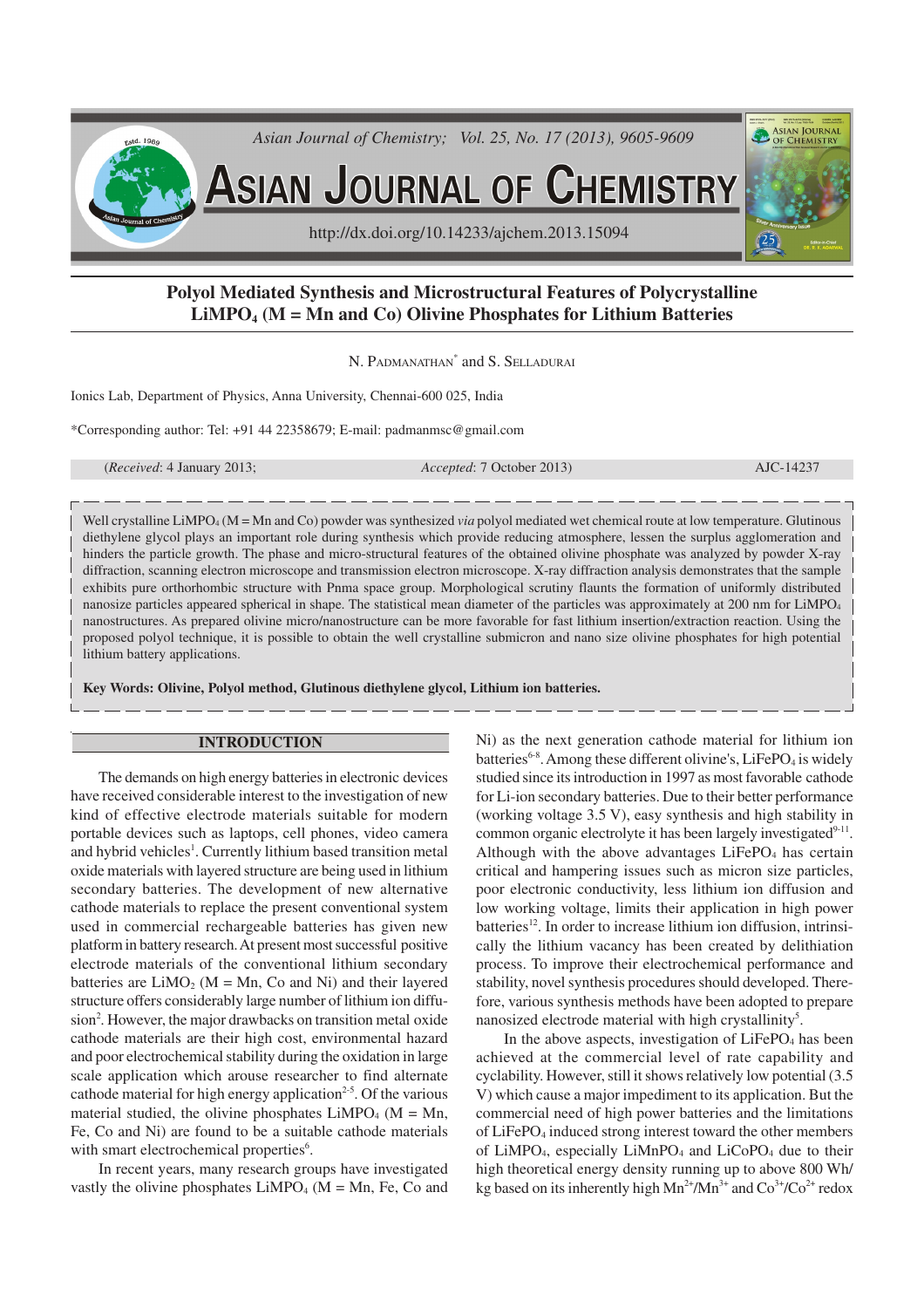potentials of 4.2 and 4.8 V, respectively *versus* Li/Li<sup>+13,14</sup>. As similar to  $LiFePO<sub>4</sub>$  the other olivine materials also provide better electrochemical performance. However, due to the difficult synthetic conditions of the  $LiMnPO<sub>4</sub>$  and  $LiCoPO<sub>4</sub>$ , only limited number of results was reported elsewhere with the other olivine family as the cathode material for lithium batteries. In this work,  $LiMPO<sub>4</sub>$  (M = Mn and Co) which are belong to the olivine family has been synthesized through the inventive polyol process using diethylene glycol. Further, the structural features of the  $LiCoPO<sub>4</sub>$  and  $LiMnPO<sub>4</sub>$  nanoparticles were investigated.

#### **EXPERIMENTAL**

**Synthesis procedure:** Olivine structured LiMPO<sub>4</sub> nanoparticles with Mn and Co metals were synthesized by the procedure as reported by Wang *et al.*<sup>15</sup>; with slight modifications. The schematic diagram of the synthetic procedures is shown in Fig. 1. All reagents used in the experiments were purchased from the Alfa Aaser in analytical grade and used as received without further purifications. Initially, the stoichiometric amount of respective metal acetates  $M(OOCCH<sub>3</sub>)<sub>2</sub>·4H<sub>2</sub>O$  (M = Mn and Co) were dissolved in deionized water. 100 mL of diethylene glycol (Merck Germany 99 %) was added to the solutions and stirred for 15 min. The highly viscous diethylene glycol protects the oxidation and minimizes the agglomeration of the particle. The obtained polyol mediated solutions were kept at 140 ºC for 1 h in the heating mantle. During this preheating time the stoichiometric amount of  $LiH<sub>2</sub>PO<sub>4</sub>$  dissolved in deionized water under stirring then it was dropped into polyol mixed solution over the period of 15 min. The solution was replaced to double neck round bottom flask attached with reflux condenser. Diethylene glycol mixed solution was rapidly heated to 190 ºC and maintained at the same temperature for another 6 h under reflux. The pH of the solution was vigilantly monitored and maintain at 9 by adding the ammonia solution. The solution was cooled down to room temperature and kept in dark for further 24 h for completion of the nucleation. Finally, the precipitated materials were estranged and washed several times with deionized water, ethanol and acetone through continual centrifugation in order to confiscate the residual solvent and superfluous impurities. The ensuing products were desiccated at 120 ºC for overnight and annealed at 600 ºC for 6 h in air atmosphere.



**Characterization method:** X-Ray diffraction pattern was performed by Bruker D2 Phaser powder diffractometer using  $CuK_{\alpha}$  radiation of wavelength 1.5406 Å with corresponding  $2\theta = 10-80^\circ$  at a step size of  $0.02^\circ$  with 0.05 s count rate. Thermal decomposition of the material was studied by Thermo Gravimetric Analyzer (Bruker SDT Q600) under  $N_2$  atmosphere at 10 ºC/min temperature range over 30-1000 ºC. Local cationic distribution and chemical structure of the synthesized material was analyzed using FTIR Spectroscopy (Spec Horiba Jobin Yvon spectrofluorimeter (F-311)). TEM images of the sample were monitored by FEI Tecnai T20 G2 (FEG) transmission electron microscope. The sample was gold coated before examined the morphology using LEO 1530 scanning electron microscope (SEM) instrument equipped with an energy dispersive X-ray spectroscopy (EDS) attachment. Images were recorded at 15 kV with a secondary electron detector. The Raman spectrum was recorded by Bruker Dispersive Laser Raman spectrophotometer using a pulsed He-Ne laser with the excitation wavelength of 532 nm as the radiation source; 25 % of the total power (40 mW) was employed for the measurements.

#### **RESULTS AND DISCUSSION**

**Thermal analysis:** The crystallization temperature of the olivine phosphates were confirmed initially by the thermogravimetric analysis. Fig. 2 shows the TGA curves of  $LiMPO<sub>4</sub>$  (M  $=$  Mn and Co) over the temperature range of 30-1000 °C. Both the samples were showed the similar TGA curve which concludes that the crystallization of the Mn and Co cations followed the same chemical reaction. In TGA curve the initial weight loss obtained below 200 ºC is attributed to the removal of water and diethylene glycol from the compound mixture. The maximum weight loss occurred in the temperature range 200-400 ºC implies the decomposition of all the material precursors such as  $LiH_2PO_4$  and the corresponding  $M^{2+}$  transition metal acetates. The continuous weight loss recorded at 400- 600 ºC assigned to the process of nucleation and crystallization. Since beyond 600 °C no weight loss has been found, which concludes the formation of well crystallized and phase pure LiMPO<sub>4</sub> above 600 °C. Modified polyol synthesis process considerably decreases the crystallization temperature compared to the earlier ceramic and wet chemical synthesis process.

**Structural analysis:** The XRD pattern of  $LiMPO<sub>4</sub>$  (M = Mn and Co) are shown in Fig. 3 indicates the material are well belongs to the olivine phase orthorhombic structure with Pnma space group. The superior and razor-sharp intensity peaks without any misfits due to LiPO<sub>4</sub>, exemplified the presence of pure crystals with single phase functional compounds was achieved by adopted polyol method. The lattice parameters and the average particle size of the samples are shown in Table-1 which index the synthesized samples are having very good agreement with the respective standard JCPDS files that are PDF # 77-0178 and PDF # 32-0552 for LiMnPO<sub>4</sub> and LiCoPO<sub>4</sub>, respectively. The particle size of the prepared olivine lithium metal phosphates were calculated using Scherrer equation:

$$
d = \frac{0.9\lambda}{\beta_{1/2}\cos\theta}
$$

Fig. 1. Schematic descriptions of typical polyol synthesis process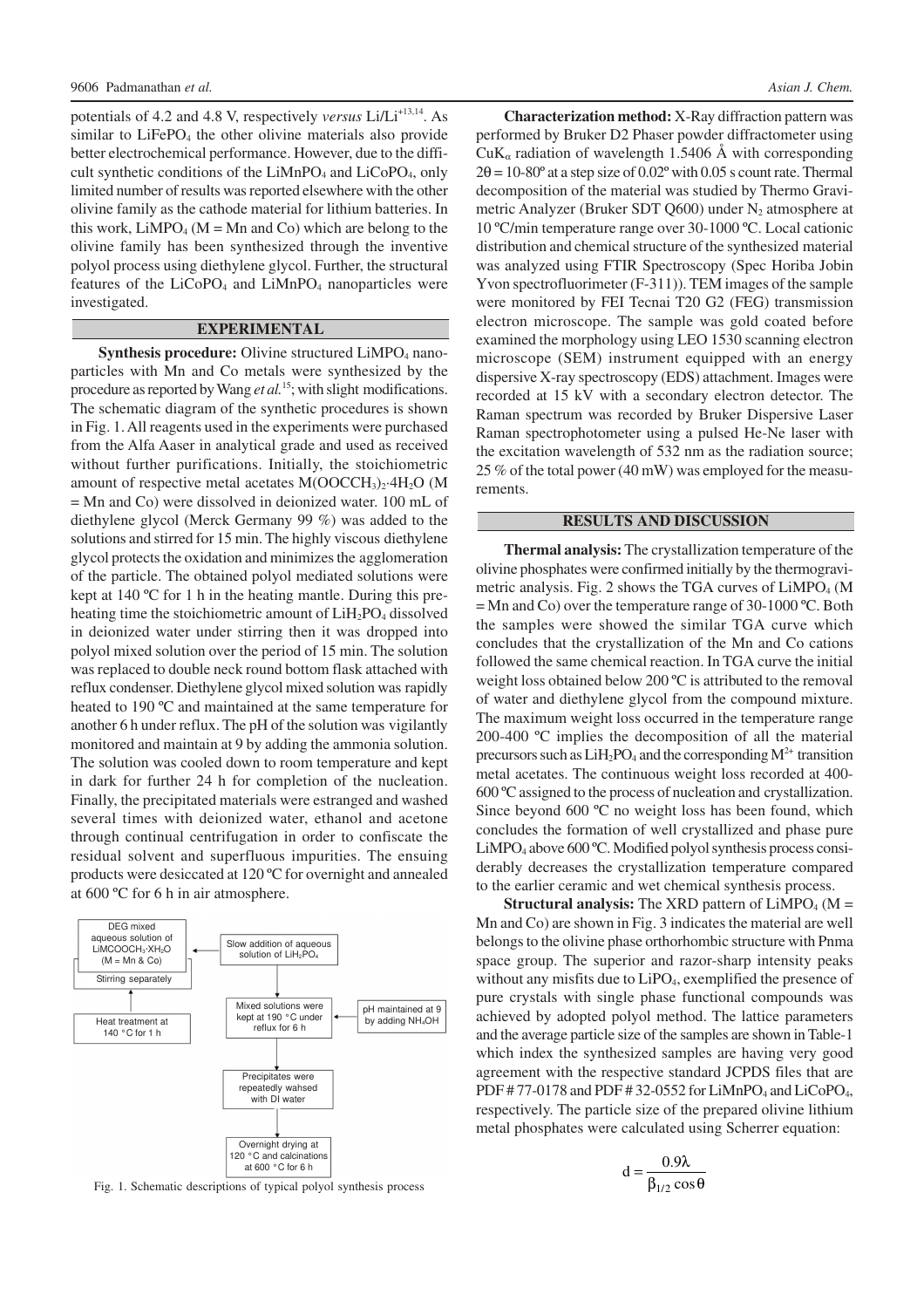



Fig. 3. XRD pattern of polyol synthesized LiMnPO<sub>4</sub> (a) and LiCoPO<sub>4</sub> (b)

| TABLE-1                                                     |                       |        |              |           |                  |
|-------------------------------------------------------------|-----------------------|--------|--------------|-----------|------------------|
| LATTICE PARAMETERS OF LIMPO <sub>4</sub> ( $M = Mn$ AND Co) |                       |        |              |           |                  |
| NANOSTRUCTURE SYNTHESIZED VIA POLYOL METHOD                 |                       |        |              |           |                  |
|                                                             | Lattice parameters in |        |              | Cell      | Average          |
| Compound name                                               | (A)                   |        |              | volume in | crystallite size |
|                                                             | a                     | h      | $\mathbf{C}$ | $(\AA^3)$ | in (nm)          |
| LiMnPO <sub>4</sub>                                         | 4.694                 | 10.330 | 6.041        | 294.96    | 64               |
| JCPDS-77-0178                                               |                       |        |              |           |                  |
| LiCoPO <sub>A</sub>                                         | 5.912                 | 10.191 | 4.693        | 284.15    | 58               |
| JCPDS-32-0552                                               |                       |        |              |           |                  |

where  $\lambda = X$ -rays wavelength,  $\theta =$  diffraction angle,  $\beta_{1/2} =$  full width half maximum value.

XRD investigation concludes the polyol based synthesis process offer a high crystalline and single phase LiMPO<sub>4</sub> nanoparticles with orthorhombic structure as active material for cathode applications. Typical structural configuration of olivine  $LiMnPO<sub>4</sub>$  and their strong covalent  $PO<sub>4</sub>$  units make the momentous potential for high energy secondary lithium batteries.

**FTIR and Raman studies:** Fig. 4 shows the FTIR spectra of  $LiMPO<sub>4</sub>$  (M = Mn and Co) phospho-olivine material which confirms the chemical structure of the functional material. The

structural edifice of olivine phase material arranged in the order of  $LiO_6$  and  $MO_6$  octahedra bonded with strong  $PO_4^3$ polyanion<sup>14,16,17</sup>. Generally, the internal vibrations of  $LiMPO<sub>4</sub>$ were conquered by the fundamental modes  $v_1$ - $v_4$  of polyanion. The observed FTIR spectra shows three broadly distributed peaks around 1050, 600 and 450 cm-1 which corresponds to stretching and bending vibrational modes of tetrahedral  $PO<sub>4</sub><sup>3</sup>$ molecules. The assymmetric stretching vibration modes of  $PO<sub>4</sub><sup>3</sup>$  appeared at 977 cm<sup>-1</sup> ( $v<sub>1</sub>$ ), the doublet peak present at 470 cm<sup>-1</sup> ( $v_2$ ) and the triplet peaks displayed at 1150-980 cm<sup>-1</sup>  $(v_3)$  and 637-580 cm<sup>-1</sup>  $(v_4)$ . These PO<sub>4</sub><sup>3</sup> vibrational modes splitting may be endorsed to coupling of corresponding transition metal oxide bonding in the structure which confirms the formation of pure  $LiMPO_4$  compounds<sup>16</sup>. The intramolecular vibrational spectra of phospho-olivine sample calcined at 600 ºC was obtained by Dispersive Laser Raman Spectrophotometer, the corresponding fundamental modes of PO<sub>4</sub><sup>3</sup> polyanion complements with FTIR spectra which occur in the region 600-1000 cm-1 . The observed Raman spectrum is shown in Fig. 5. When compared to LiMnPO<sub>4</sub>, the Raman stretching mode intensity  $(V_4)$  increased for LiCoPO<sub>4</sub> which confronts the appearance of strong covalent bond between  $Co<sup>2+</sup>$  and corresponding polyanion $16,18$ .



Fig. 4. FTIR spectra of  $LiMnPO<sub>4</sub>$  (a) and  $LiCoPO<sub>4</sub>$  (b) nanostructure synthesized using diethylene glycol

**Morphological and microstructure analysis:** SEM and TEM pictures were taken in order to identify the surface morphology, microstructure and actual crystallite size of the synthesized LiMPO<sub>4</sub> compounds. The SEM micrographs with different magnifications are shown in Fig. 6(a-f). This clearly monitored the submicron size particles are well-dispersed and slightly agglomerated. The observed similes apparently reflect the particles were uniformly distributed with rod and spherical surface morphology for LiMnPO<sub>4</sub> and LiCoPO<sub>4</sub>, respectively. For further evidences the TEM descriptions are shown in Fig. 7(a-d). The geometric mean particle diameter was measured at around 50-65 nm. In Fig. 7(e and f) the observed selected area electron diffraction (SAED) pattern shows the distinct and fine diffraction rings due to the respective planes of LiMPO<sub>4</sub>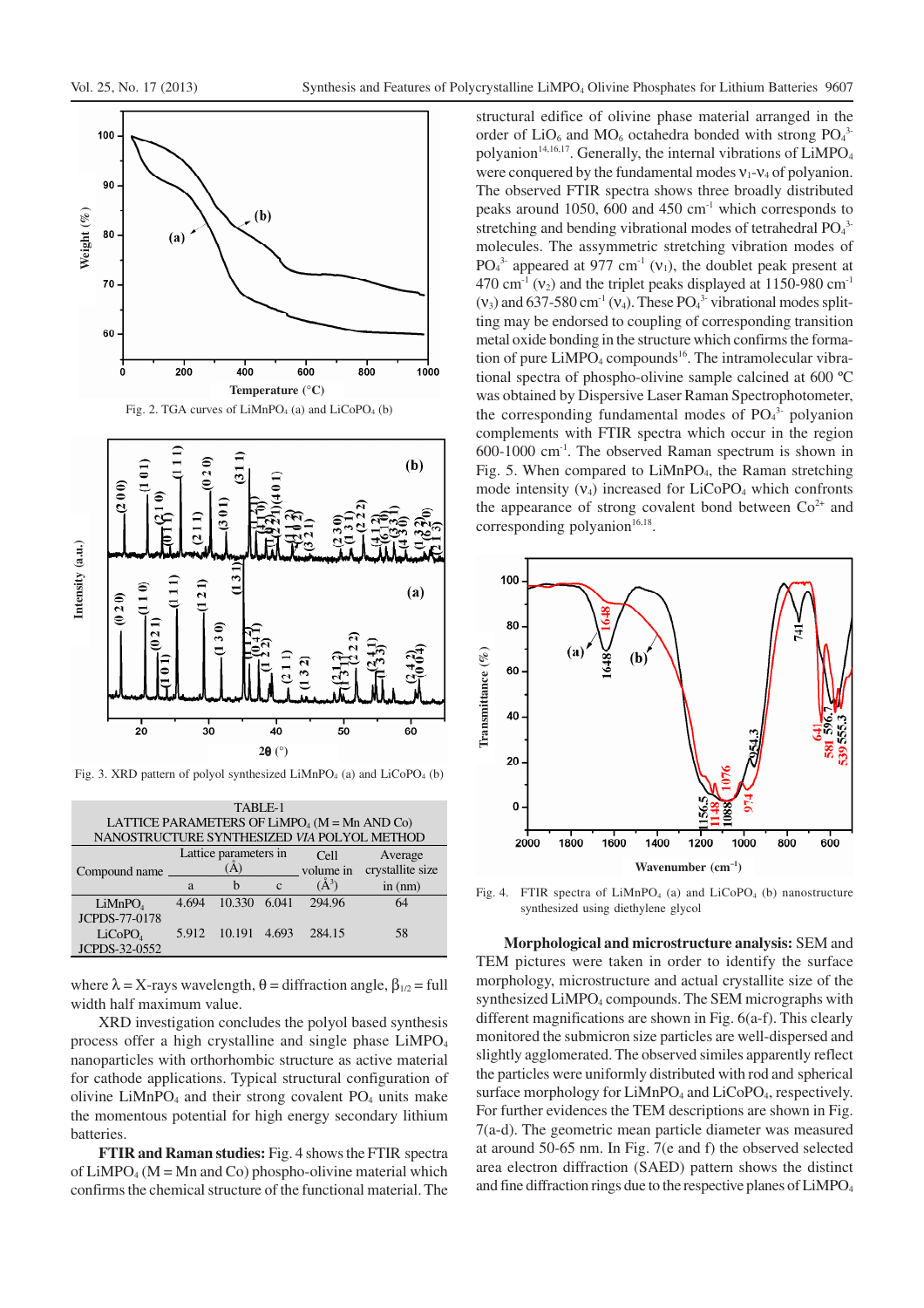

Fig. 5. Raman spectra of  $LiMnPO<sub>4</sub>$  (a) and  $LiCoPO<sub>4</sub>$  (b)



Fig. 6. (a-f) SEM images of LiMPO<sub>4</sub> [M = Mn (a, b, c & h) and Co (d, e, f & g)] with different magnifications and their corresponding EDS spectra (g and h)





Fig. 7. (a-f) TEM images of LiMPO<sub>4</sub> [M = Mn (a, b & e) and Co (c, d & f)] at different magnifications with their corresponding SAED pattern

with the corresponding orthorhombic structure. The intensity of the rings obtained from the SAED indicates the particles are well crystalline and equally distributed. This kind of optimized surface morphology and nanosize particles are favourable for the lithium intercalation and de-intercalation process. Energy dispersive X-ray spectrum analysis (EDS) equipped with scanning electron microscope of LiMPO<sub>4</sub> samples are shown in Fig. 6g and h ascribes the presence of contributed elements in the compound. This further confirms the purity of the compounds with atomic stochiometry.

#### **Conclusion**

A single phase pristine  $LiMPO<sub>4</sub>$  (M = Mn and Co) nanoparticles were successfully synthesized *via* low temperature modified polyol route under reflux. The adopted method is found to be an effective way to prepare LiMPO<sub>4</sub> nanoparticles with desired size and morphology needed for electrochemical applications. XRD pattern confirm the synthesized cathode material belongs to the orthorhombic structure with Pnma space group. FTIR and Raman studies reveal that the local cation distribution and functional structure of the sample. SEM and TEM images confronts the agglomerated LiMPO<sub>4</sub> appeared in spherical morphology with an average particle size of 56 nm. Furthermore, the desired nanosize particle offers the advantage to achieve large number of lithium ion diffusion for high energy secondary battery applications.